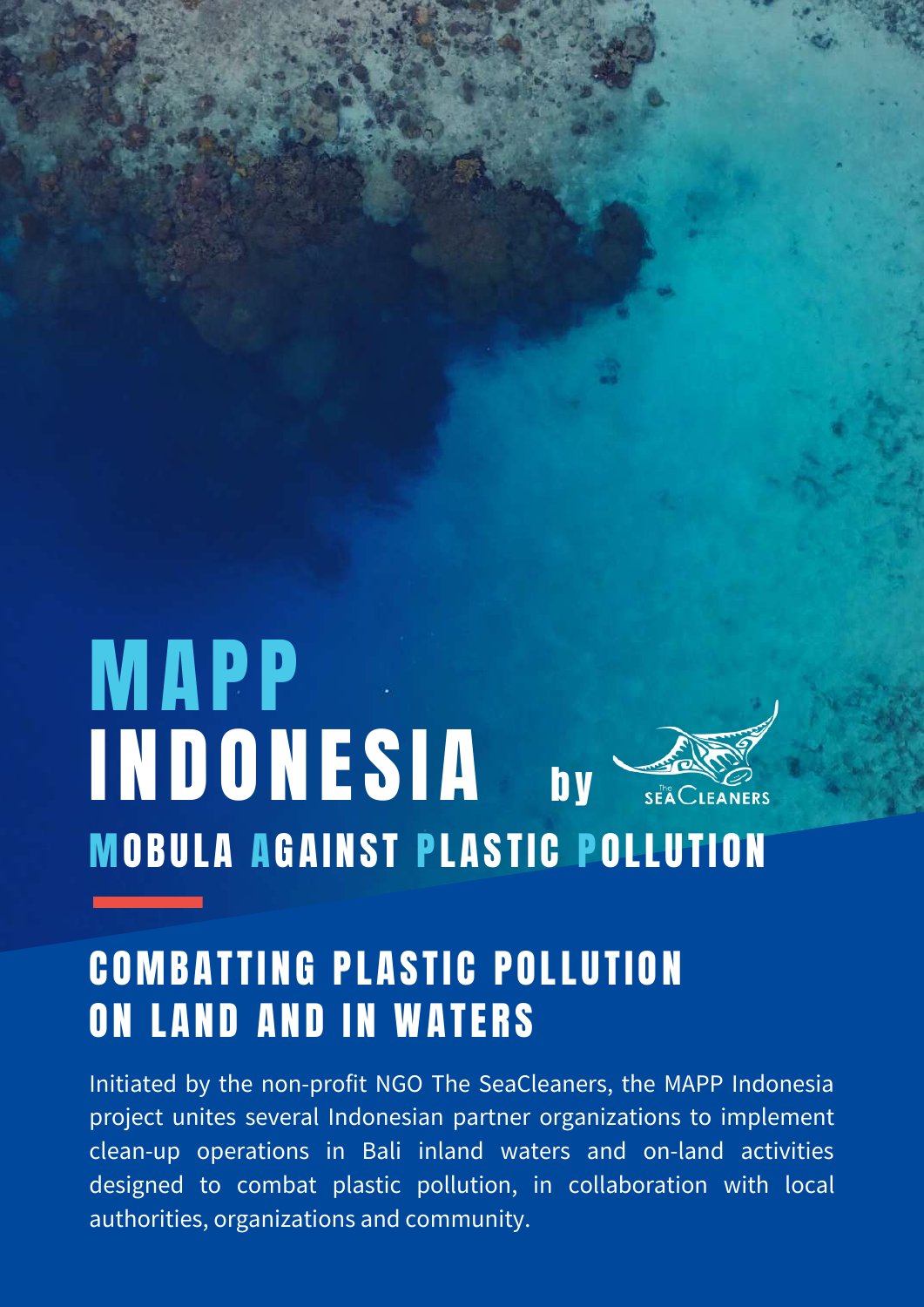# MOBULA AGAINST PLASTIC POLLUTION IN INDONESIA MAPP

## IMPACT OF THE MAPP INDONESIA PROJECT



#### **REDUCING MARINE PLASTIC POLLUTION**

*By collecting waste, education & awareness raising.*



#### **STIMULATING INNOVATION** *By providing technology, capacity building, and knowledge sharing.*



**INCREASING LOCAL COMMUNITY RESILIENCE** *By fostering a better environment that allows natural resources to grow well, and supporting the livelihoods of the local community.*



### **REDUCING PRESSURE ON THE ENVIRONMENT**

*By moving towards circular economy, reducing and repurposing the waste, better management hence less threat to the environment.*

# MEET THE MOBULA 8

**At the core of MAPP Indonesia is the MOBULA 8, the multi-purpose clean-up boat developed by The SeaCleaners.**

• Capable of cleaning up 15,000 sqm per hour, 18 km² per year

• Collects both solid and liquid waste

• Designed to operate in rivers, mangrove swamps and lake areas, canals and coastal areas up to 5 miles from the coasts

• Able to collect up 2.4 tons of solid waste and 600 liters of liquid waste per rotation

• 4 m wide collection span, thanks to the concentrator arms installed at the front of the boat

• A true autonomous waste recovery station

• Equipped with an on-board sorting table for continuous waste sorting in real time

• Easily transportable on land by truck or in a container by shipping boat

• Operated by one boat captain and two sorting operators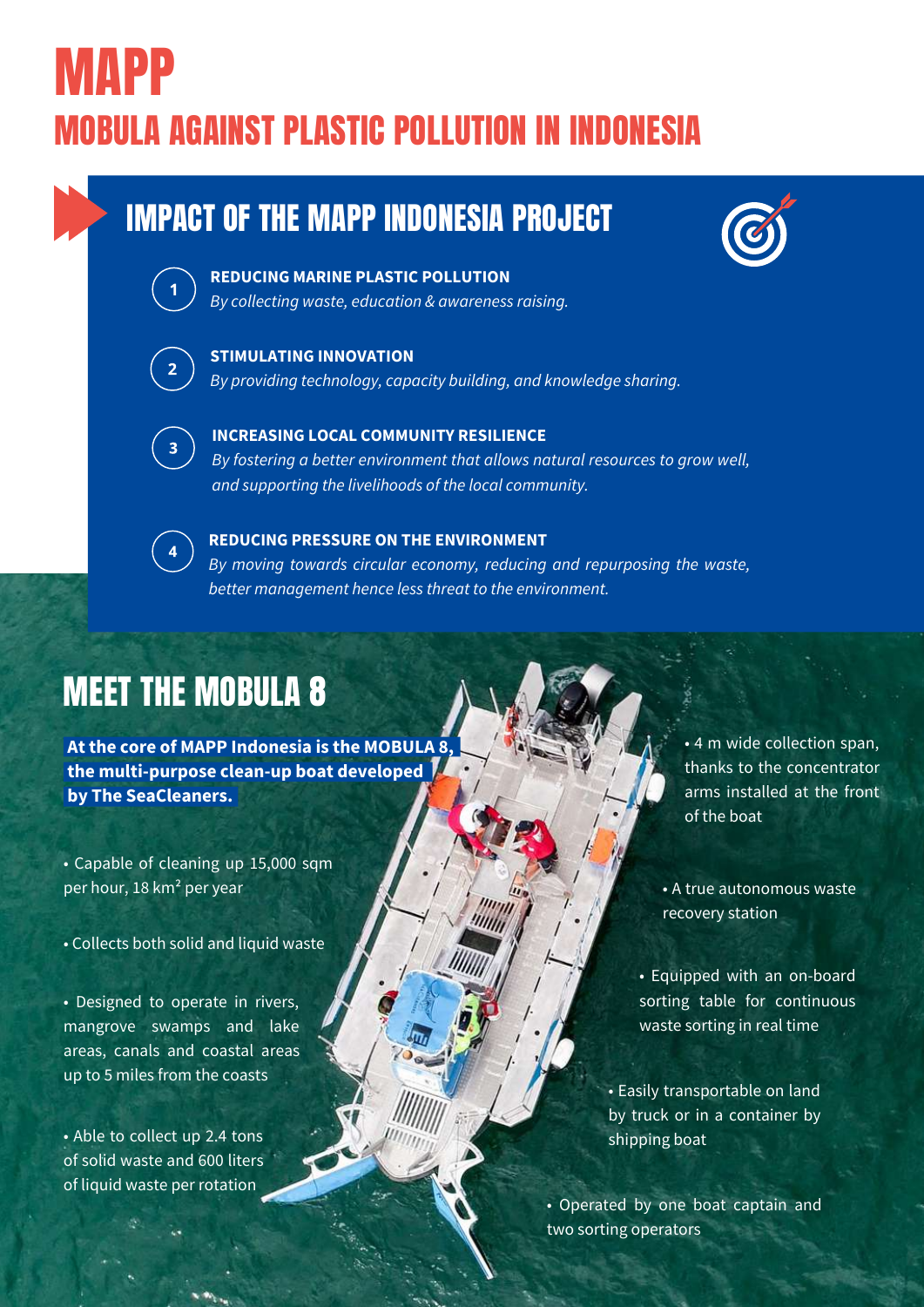

# THE MAPP INDONESIA'S PROGRAM

## **Operations**

### **1. CLEANING**

**Floating waste collection at sea and on rivers by MOBULA 8**

Removing waste from the waters goes hand in hand with the collection of data. The MOBULA 8 boat operators count and classify the floating waste items in 6 families. Their geographic distribution are located in a map accessible in open data, contributing to a better understanding of the pollution in the area.

## **Partner organization in charge**

**Seasoldier\*, with training, skill transfer and assistance by The SeaCleaners.**



### **2. PROCESSING**

### **Management of waste collected by MOBULA 8**

The waste is brought back to land at specific locations. Each type is categorized and weighed. Waste is then transported to a facility to be further sorted according to their end-use. Recyclable materials are sent to local industrial plants to re-enter the economy. Residual waste that cannot be recycled are sent to landfill (as little as possible).

**APSI (Indonesian waste entrepreneurs association) and partners**

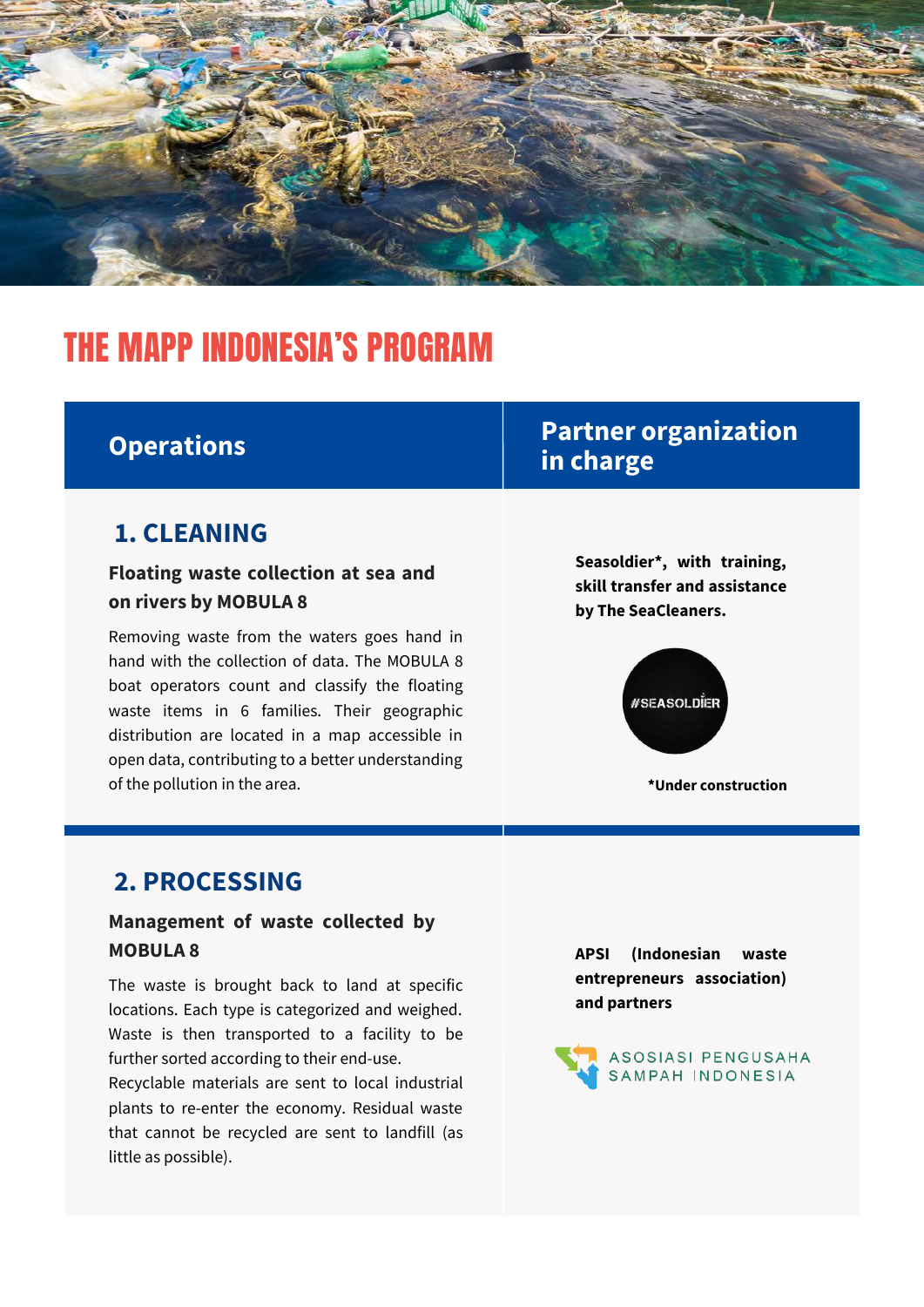### **3. PREVENTING**

### **Education and awareness raising activities**

Spectacular clean-ups by the MOBULA 8 provide opportunities to organize awareness raising campaigns about plastic pollution. Local and international partners and The SeaCleaners volunteers conduct educational activities, school visits and clean-up days, in the nearby locations where the boat operates.

Together with Indonesian stakeholders, our teams develop educational tools and materials tailored to the local context to raise awareness about the importance of preserving the Ocean, explain the impact of plastic pollution, and spread solutions to change towards an ecolifestyle.

**Rotary Club of Bali Pecatu and The SeaCleaners**



### **4. UNDERSTANDING**

#### **Scientific missions**

Local researchers, supported by The SeaCleaners' International Scientific Advisory Board, are onboarded to work on the characterization of the macro waste collected, on land and at sea, as well as micro-plastic sampling.

The results from the scientific missions can be used as evidence-based data for local authorities for informed policy decision-making. The activities also include the identification of a pollution baseline study to measure improvements of the activities led by the partners of the project.

**To be announced soon**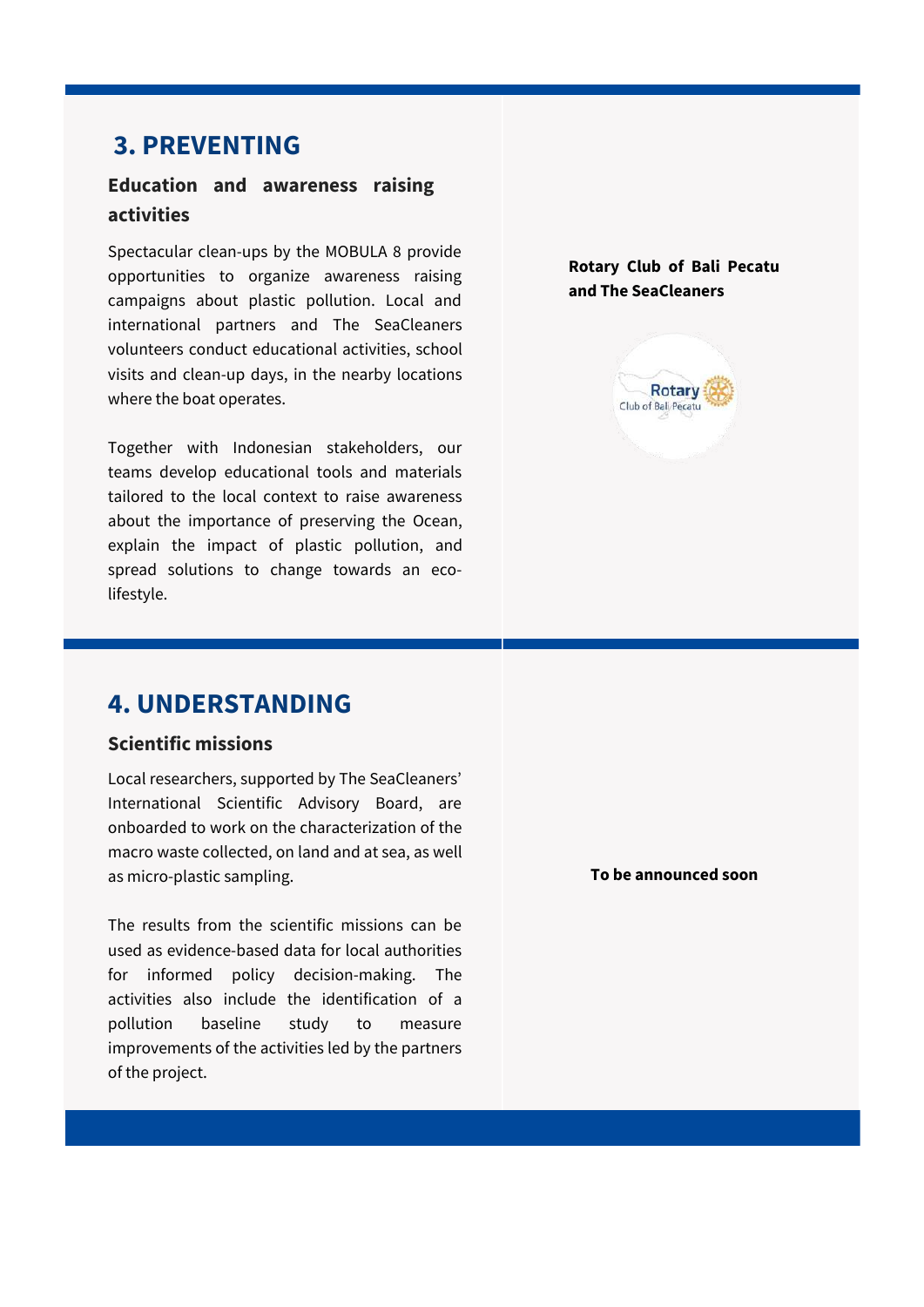# WHERE DO WE OPERATE?

### **The Benoa Bay in the Denpasar region (Bali) which includes :**

- · The mangrove forest
- · Benoa Port
- · Waters under the Bali Toll Route

**The MOBULA 8 will be stationed in Benoa Port**, where the collected waste will be stored, weighed and categorized for public information and scientific purposes, before being picked up by our waste management partner for further processing.



As the MOBULA 8 can be moved by land to operate in other locations, further operations will be decided **following the depollution priorities and the needs expressed by local authorities.**

Other potential operation zones



# **TIMETABLE**

- **The MOBULA 8 will begin operations in Bali in the second semester of 2022.**
- **It will be stationed in Bali for one year.**
- **It will operate 5 days per week, 8 hours per day.**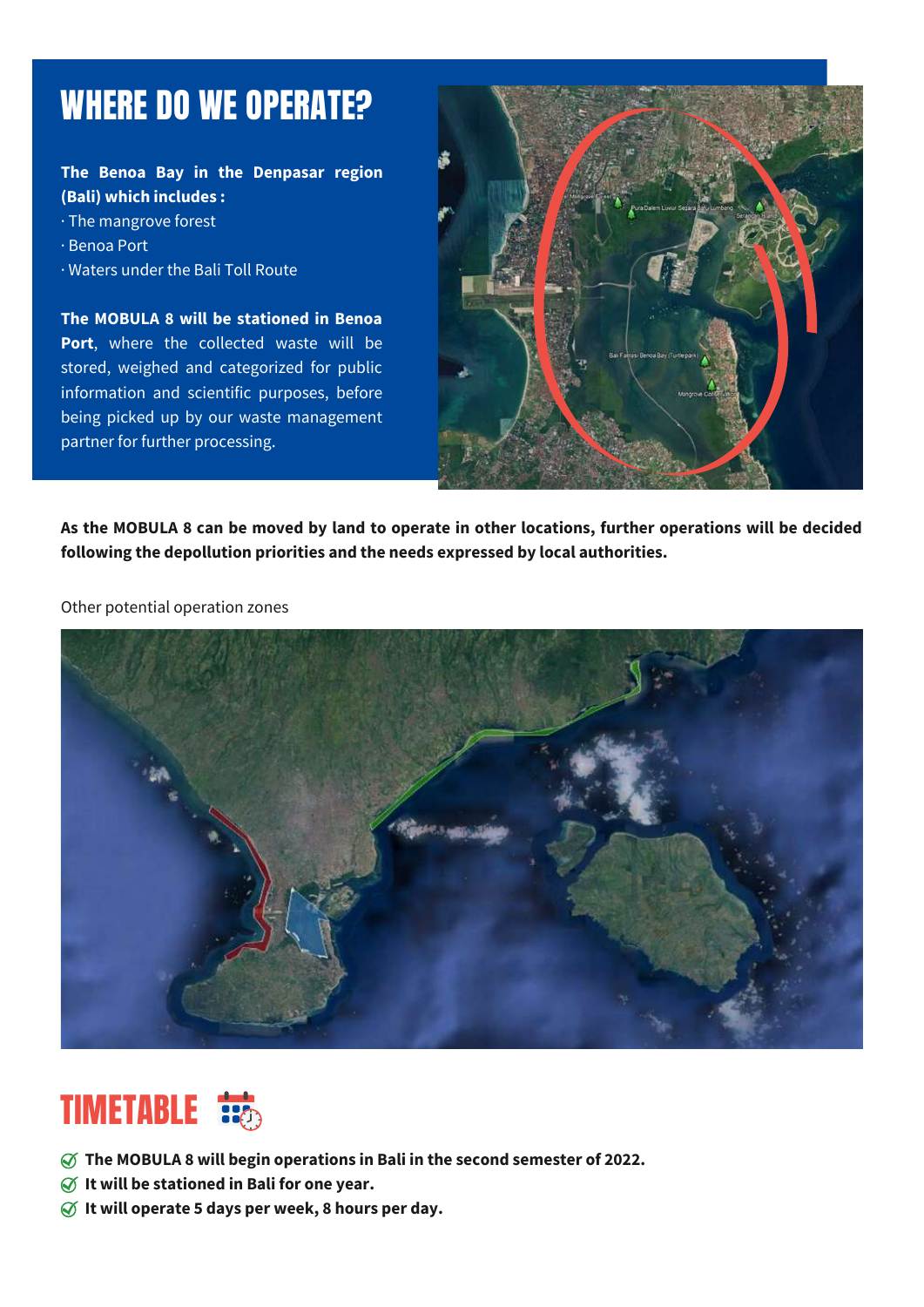# HOW DOES IT WORK?



# THE COLOSSAL CHALLENGE OF PLASTIC POLLUTION IN INDONESIA

• 200,000 tons of plastic waste are dumped into the ocean from Indonesia's rivers and streams [1].

• The country is the 2nd biggest contributor worldwide to the global menace of plastic pollution [2].

• Major threats to the mangrove ecosystem, marine biodiversity, local tourism and fish industry are a direct consequence of this pollution.

[1] <https://www.danone.com/stories/articles-list/aqua-plastic-pledge.html>, accessed Sept 28th, 2021.

[2] Jambeck, J. R., Geyer, R., Wilcox, C., Siegler, T. R., Perryman, M., Andrady, A., Narayan, R., Lavender Law, K. (2015). Plastic waste inputs from land into the ocean. Science, 347, 6223, 768-771, <https://doi.org/10.1126/science.1260352>.

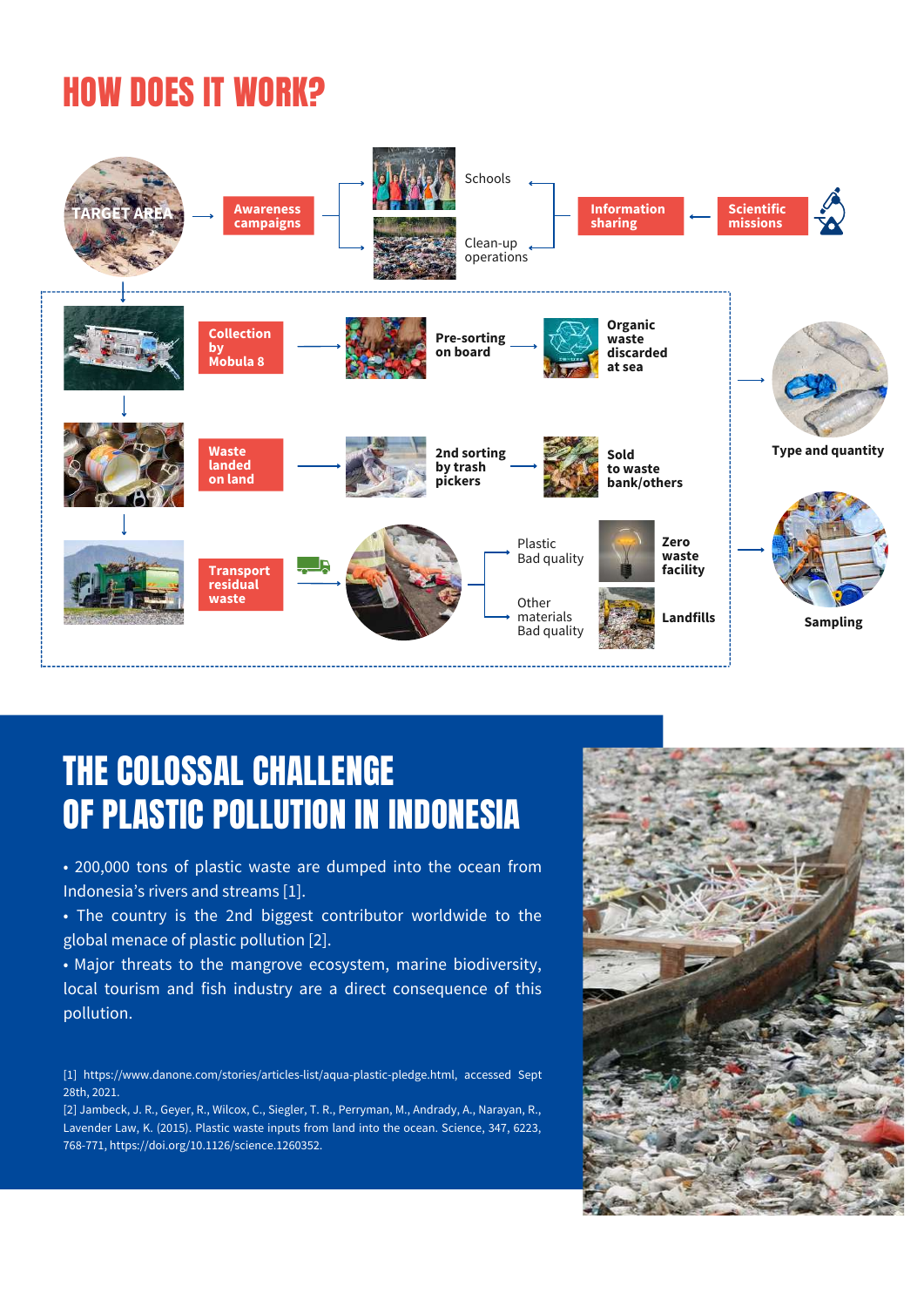# SITUATION IN BALI & DENPASAR

Despite being more advanced in implementing policies to ban plastic bags, Bali, the center of Indonesian tourism, is one of the regions that is still struggling with plastic pollution.

From October 2020 to December 2021, a study found that 89% of mismanaged non-organic waste consisted of plastics [3]. **289,000 tons of plastic waste were collected over a 14 months period.**

In Denpasar, the capital city of Bali, 4% of the waste generated every day are mismanaged. **2,308 tons per year of plastics leak to the aquatic**

**environment every year** [4].

[3] Sungai Watch data [4] Bali [Partnership's](https://www.balipartnership.org/en_gb/map/) research and interactive map 2020





# TACKLING THE ISSUE

The Government of Indonesia has set up an ambitious goal of reducing waste production by 30% and marine plastic pollution by 70% by 2025, in the framework of the "National Policy & Strategy on Management of Household Waste and Householdlike Waste".

In parallel, an increasing number of organizations from civil society are joining forces to create a Plastic Free Movement, in order to reduce plastic dumping in the environment and increase the awareness of local communities.

**The MAPP project is embedded in this framework.**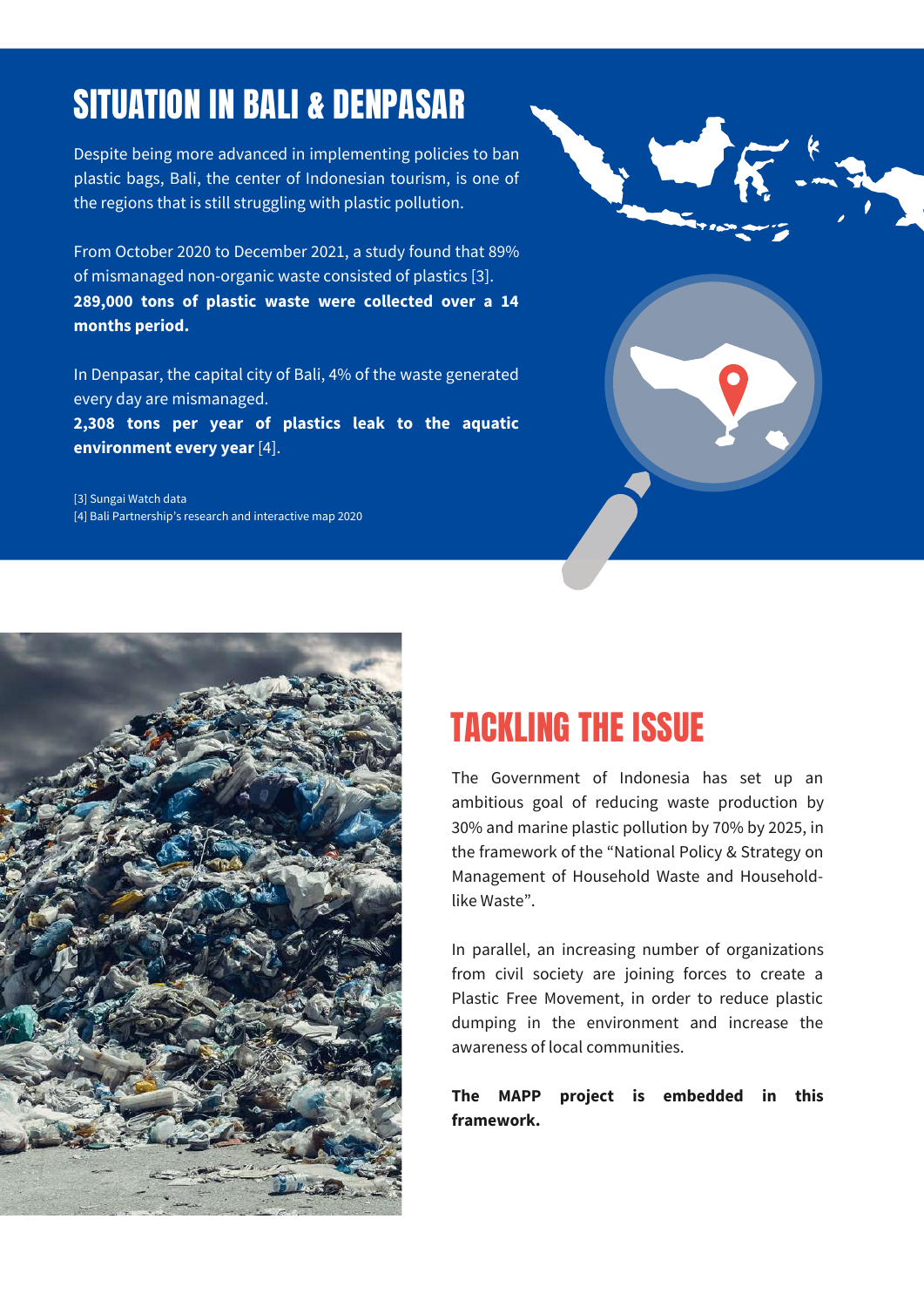# THE MAPP INDONESIA TEAM AND PARTNER ORGANIZATIONS



# 1. THE [SEACLEANERS:](https://www.theseacleaners.org/) PROJECT LEADER/INITIATOR

Created in 2016 by Franco-Swiss skipper Yvan Bourgnon, The SeaCleaners is a non-profit organization acting for the long-term conservation of the oceans and the reduction of marine plastic pollution.

#### **It develops actions both at sea and on land:**

- Collecting floating plastic waste in high concentration areas before it sinks or breaks down into microplastics.
- Contributing to scientific knowledge through research and open data sharing.
- Alleviating the problem at its source through education and public awareness initiatives and carrying out waste collection operations with teams of volunteers.
- Supporting the transition to a circular economy by developing and demonstrating innovative and ecofriendly technological solutions.

The SeaCleaners' iconic project is the MANTA, a giant sailboat designed to combat oceanic plastic pollution set to be launched in 2025.





# FOR THE MAPP PROJECT:

The SeaCleaners provides the MOBULA 8 boat for clean-up operations in Bali waters. Together with the boat manufacturer EFINOR Sea Cleaner, The SeaCleaners' team trains the local boat crew in the use of MOBULA 8 boat and its equipment. The SeaCleaners leads the development of the Project's strategy and framework and provides international expertise in all aspects of the project, as well as knowledge of technology needed for the Project.

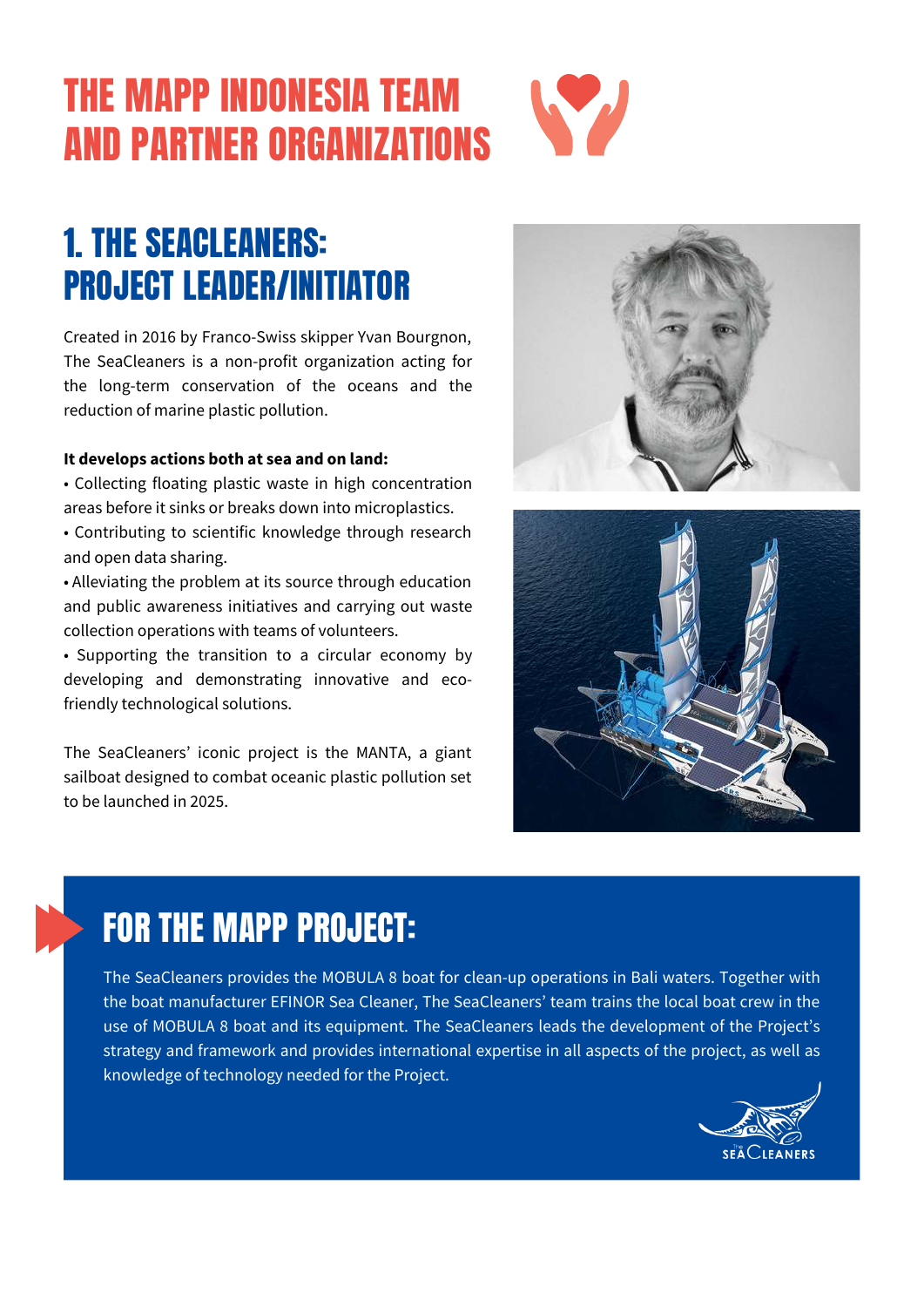# 2. [SEASOLDIER:](http://www.seasoldier.org/) MOBULA 8 BOAT OPERATION\*

Seasoldier was first initiated by Nadine Chandrawinata and Dinni Septianingrum on March 28, 2015.

Seasoldier have done various kinds of activities, such as tree planting / mangroves, ecobrick training, or sailing dolphin.

To this day, Seasoldier are spread in 15 regions in Indonesia. Seasoldier has an official region representative in Denpasar, Bali. Seasoldier Bali has been working in mangrove conservation and doing several collaborations with the local community around the coastal area for education, as well as conservation.



## **#SEASOLDIER**

# FOR THE MAPP PROJECT\*:

Seasoldier is the operator of the MOBULA 8. Three people from Seasoldier work on the MOBULA 8: a captain and two sorting operators. As the clean-up operations progress, the Seasoldier crew also collects data on the waste collected and documents plastic pollution in the area (waste characterization, geolocation, collection conditions, etc.). This data is used for scientific research by The SeaCleaners' teams to better understand plastic pollution and to define new action protocols to fight against this scourge.

**\*Under construction**

# 3. [APSI:](https://dppapsi.id/) COORDINATION IN THE MANAGEMENT OF WASTE COLLECTED BY MOBULA 8

Founded in 2019, APSI (Indonesian Waste Entrepreneurs Association) is an association of entrepreneurs engaged in recycling waste, both organic and non-organic waste. The members treat all types of waste, recycled material, organic, residual, and hazardous waste through green technology that fit with local solutions. Currently there are 268 APSI members spread across various cities, regencies and provinces in Indonesia. APSI members mostly consist of small and medium companies, only a few large companies. It aims to improve MSMEs performance for a large waste management in Indonesia.

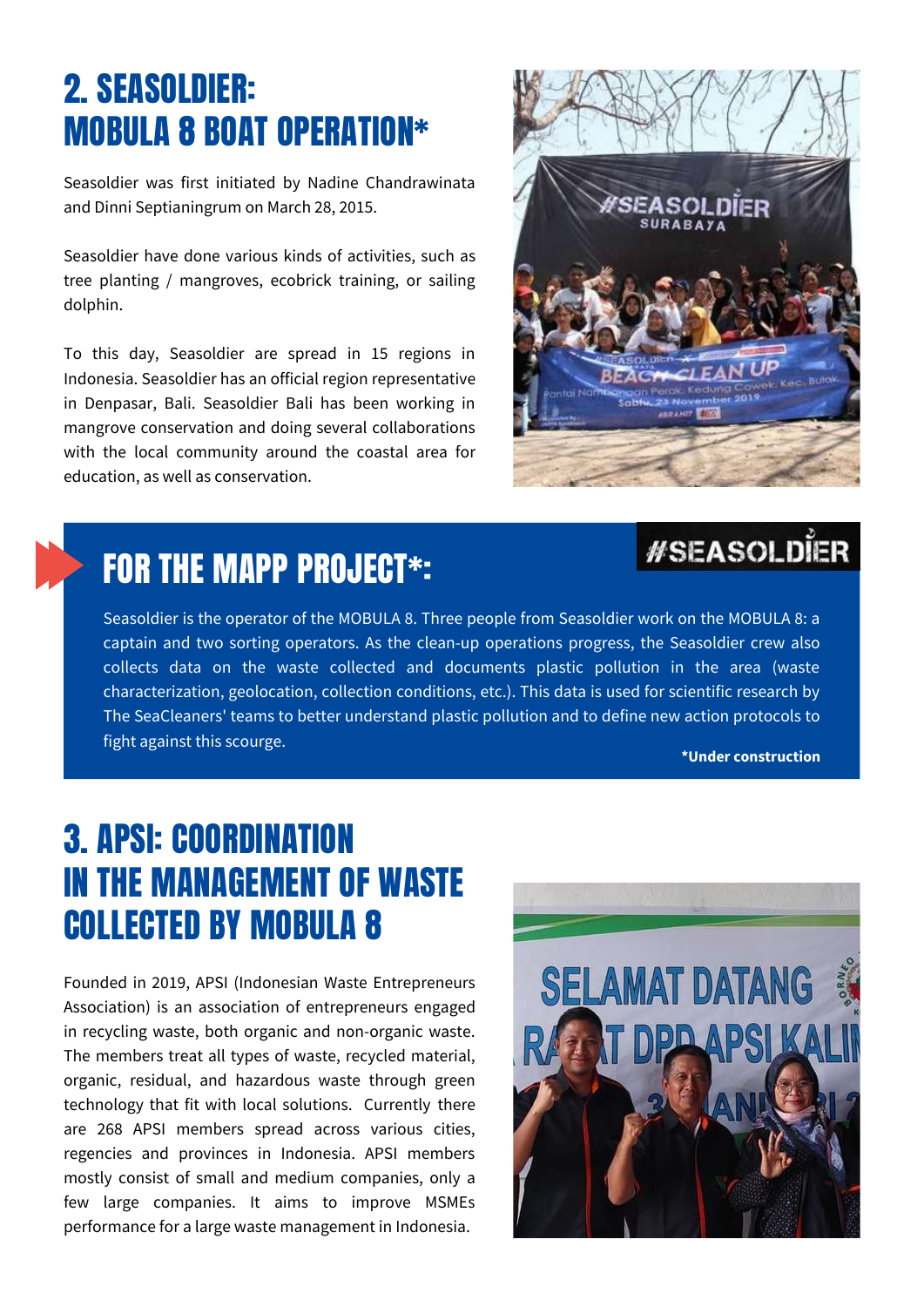## FOR THE MAPP PROJECT:

APSI helps identify and coordinate with their members who handle the waste collected by the MOBULA 8. These members, consisting of local companies who have years of experience in waste management and recycling in Indonesia, help finding the right processing of the collected waste. APSI also supports establishing contacts with local actors, associations or institutions, and local authorities, as well as informal sector communities likely to help implement appropriate solutions to the MAPP Project.

# 4. [ROTARY](https://rotary.or.id/) CLUB OF BALI PECATU: EDUCATION AND AWARENESS RAISING CAMPAIGNS

Rotary Club of Bali Pecatu is part of Rotary International, an international community service organization founded in 1905 in Evanston, Illinois, USA. Currently, Rotary International has more than 1.2 million members worldwide, who are members of 35,000 clubs and counting. Rotary International has 17 clubs in Bali. One of the clubs whose main concern is the environment is RC Bali Pecatu. Founded in 2021, despite that it was only established recently, Rotary Club of Bali Pecatu has been implementing a lot of activities, especially to tackle environmental issues, and is also aware of the importance of young generations. To this day, Rotary Club of Bali Pecatu has hosted one Interact club (Bali Apuan) and two Rotaract clubs (Bali Pecatu and Bali Apuan).

## Rotar District 3420





Rotary Club of Bali Pecatu leads the organization of awareness raising campaigns locally during the project, to increase the education of local community on plastic pollution and ways to tackle it. The activities include: school visits, educational activities, clean-up activities, development of educational materials along with The SeaCleaners' educational experts.